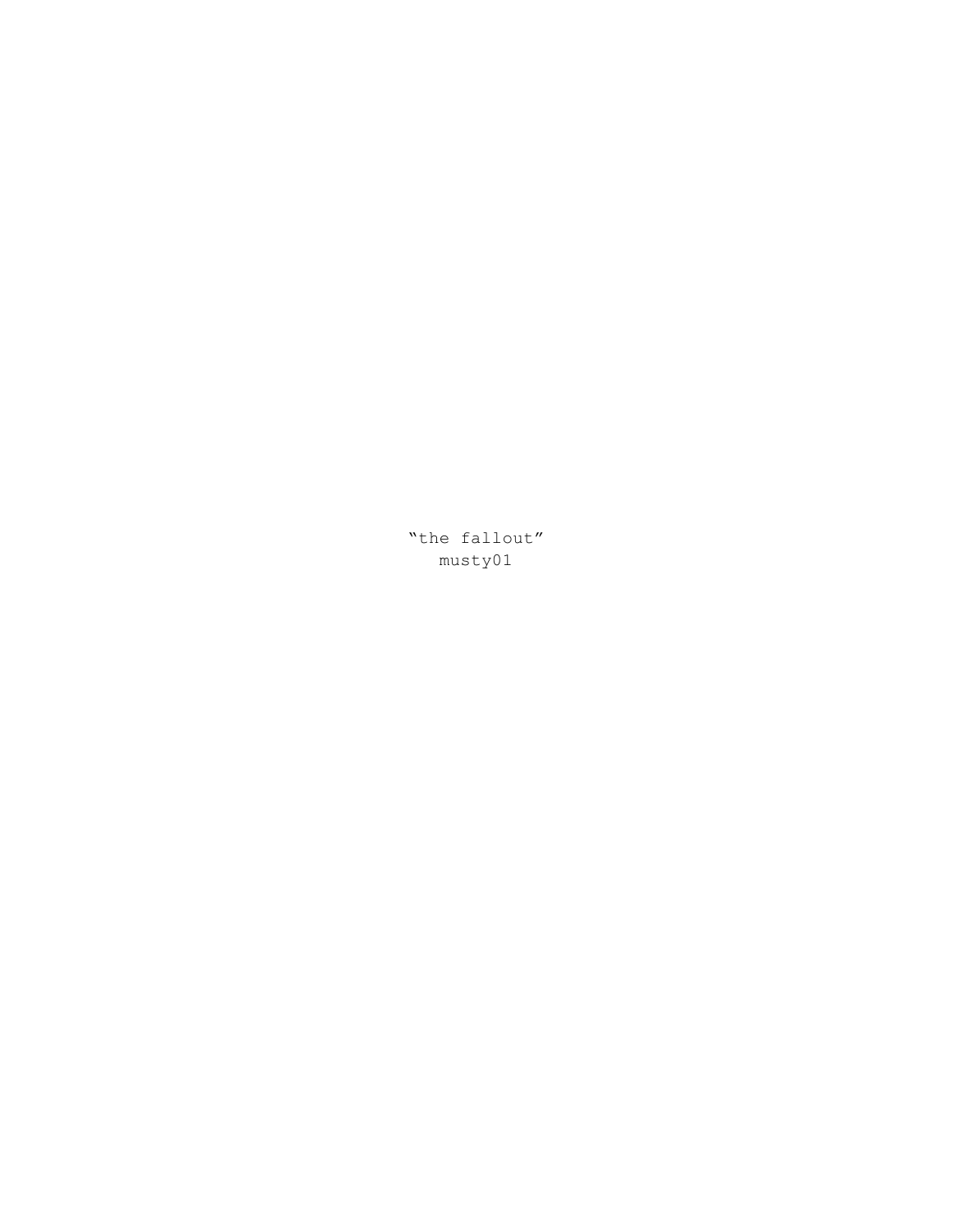The curse of choosing the medium of fashion is the impending feeling of succeeding and surpassing your own work. This existential dread was battled as we finished up Musty01's senior thesis and first collection that further developed the label's DNA. "The New Regime" was a project in succession to another analysis of myself within the connection to slavery and my ancestral background; they seemed to be twins rather than opposites in the war of succession. Without the crude reactions received from "The Common Man", there would have been no collections created further to ensure that my voice was a part of the conversation. I felt as though I was on an upward trajectory as people became interested in what I had to say, and each of my topics seemed related to one another.

With the projects "The Common Man" and "The New Regime", it seemed quite clear cut what I wanted to get across. In the instance of "The Common Man", I wanted to explore the relationship between the slave and the slave master within a modern context. It may not have been easily digestible through the usage of a noose and the dangers of the white inferiority complex but, the message was clear. Similarly, "The New Regime" focused on my fear of the modern U.S. government and the connotation and context of the word "regime"; was our current system akin to historical tragedies that are within the context of the word? This question fermented in my subconscious as the label itself created a regime, one almost mythical at this point, that protected the oppressed rather than oppressing them. However, with "The Fallout", the answer is not so discernable. I sit here biting my nails and struggling to assess myself further within this collection in such an explicit way that was present before.

If one imagines the heroes of "The New Regime" going to war then in succession, one can imagine those soldiers returning from the war or deserting the fight as the context that "The Fallout" was written in. The constant succession has wearied my mind as if the warriors of "The New Regime" have tired of the murder and fighting in general. Rather than realizing this pain and surrendering, I carved a new path for my work to be told through. One where the character is exhausted and worn down after a fight.

Being Jamaican in this country feels like a never-ending battle. Being black in this country feels like a hopeless fight. Some days one grows fatigued and winter closes in. It seemed like a perfect beginning to the closure of "The New Regime". The models in the collection look sickly as their bodies have been debilitated from their very being, defying the social construct that has been upheld by our predecessors. The silhouettes of the garments represent the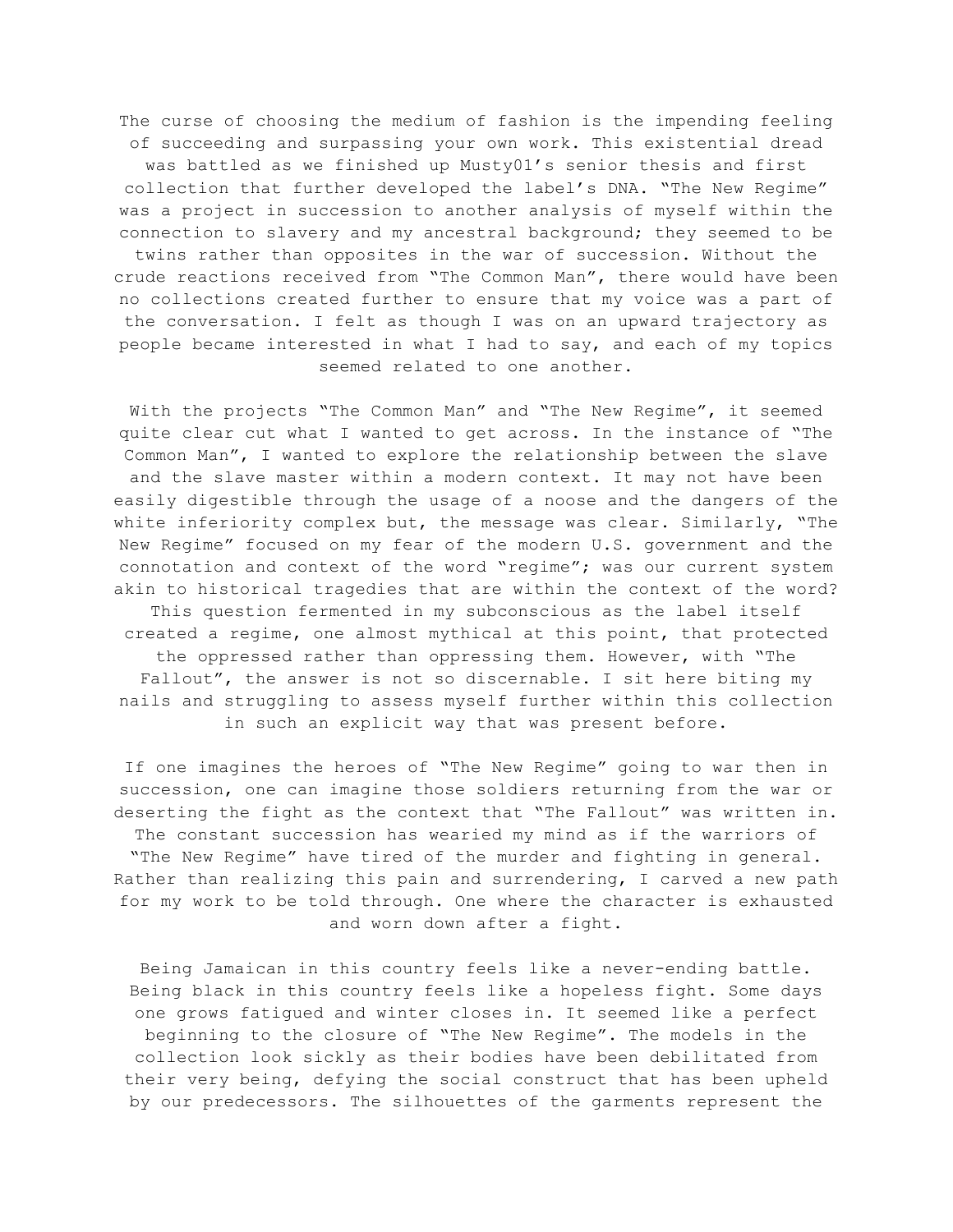anti-structuralism and nihilism that I felt throughout the collection; it was a feeling akin to the cold. The silhouettes are disheveled as opposed to structured and orderly, just as the people grow tired. The fabrics used are uncommon to "The New Regime" but also nods to its predecessor. Hence the usage of cashmere and wool, both being natural fibers, to remind itself of the materials used during the inception of the regime.

Functionality remains key as I continue to forge my own path and understanding of myself within the world. Ethically sourced goose down is central to the idea of "The Fallout" as it keeps the traveller warm as they find their way back from an unknown land. In past collections, shock factor was used as a weapon so the world would listen to the voice; whether that be through almost ridiculous silhouette choices or bold usage of controversial items and topics. With the inherent nihilism that winter holds, the silhouettes continue to hold the DNA of the label but in a quieter sense. Many of the garments' intended purposes were to be worn with different labels that did not have to be Musty01 but would be best accentuated with Musty01. This held the key functionality and maneuverability that was important to the ideals of "The Fallout". It needed to be grounded and devoid of the egoism that is attached with fashion.

Another purpose of the bleak turn of the collection was to separate oneself from the aforementioned egoism of fashion. Fashion is unnecessarily involved within Maslow's Hierarchy of Needs in a certain manner. It is being used as an agent of self-actualization in a negative manner. The main purpose of clothing has been functionality, all purposes hereafter are indicative of privilege and lead the wearer closer to hubris. It is used as a weapon to further exacerbate the rat race of people and be combative within the war of succession. Having a "holier than thou" attitude about the topic also leads to hubris and haughtiness as well. At its bare core, the wearer should have no opinion other than functionality and fit. Does it fit you? Can it be worn all winter? These core elements are being sacrificed as hubris reigns supreme. As a designer, one grows weary of the battle of succession and hubris hidden within self-actualization.

One just grows tired in general. Tired of the rat race, the battle to be allowed to have a voice within fashion. One grows tired of the continuous rejections in emails, of the hefty price tags to be able to simply have a showing of their garments. One grows tired of the inherent racism within the industry and the world shrouded by surface level idealisms that have "helped to fix the world". So, one hides